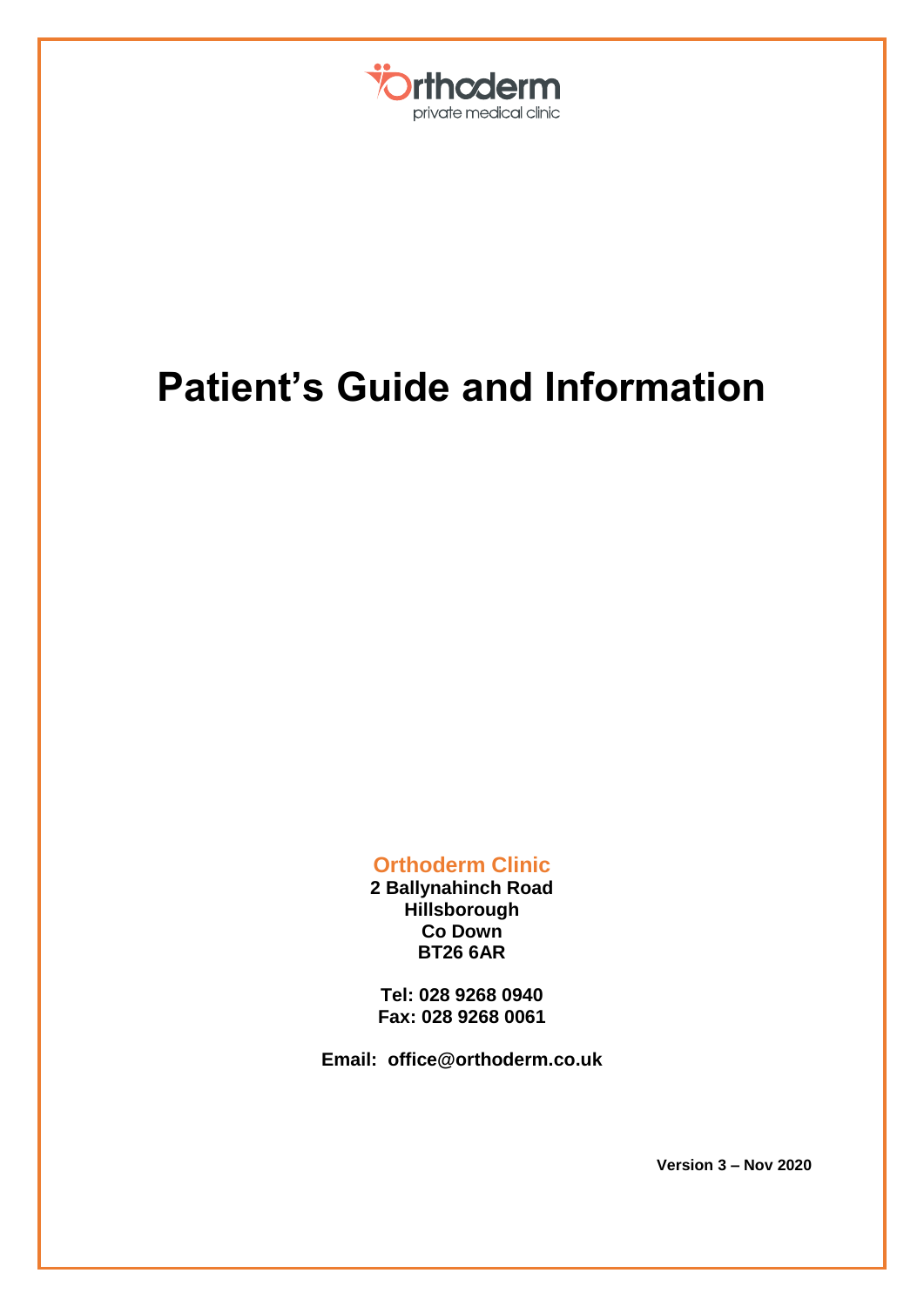

# **About Us**

*"Orthoderm is a patient centred independent healthcare provider, delivering high quality healthcare in Northern Ireland. In the pursuit of excellence we are committed to providing the highest quality service which is responsive to the needs of patients."*

We pride ourselves in our excellent reputation. Our highly qualified, professional and dedicated staff ensure that all our patients and service users receive the best possible treatment and service.

Modern consulting rooms, experienced nursing and adminstration staff, onsite imaging, minor ops suite and a physio practice provide a state-of-the-art establishment which is pleasant and welcoming for patient consultations.

# **Aims and Objectives**

Orthoderm aims to provide the highest levels of care and service to all our patients and service users. We aim to achieve this by:

- Providing high quality patient treatment and management:
- Consistently meet or exceed our customer's expectations;
- Ensuring timely delivery of services to meet our customer requirements;
- Ensuring that patients are treated with dignity and respect;
- Continually improve our processes, and systems;
- Providing training, support and resources to all our employees to ensure they realise their full potential;
- Meet any statutory and regulatory requirements that apply to our services, processes and activities.

# **Opinions Count**

We are always keen to receive any comments about the quality of our service and we encourage all service users to complete a patient satisfaction survey. In line with our policy, comments will be reviewed regularly and considered as appropriate.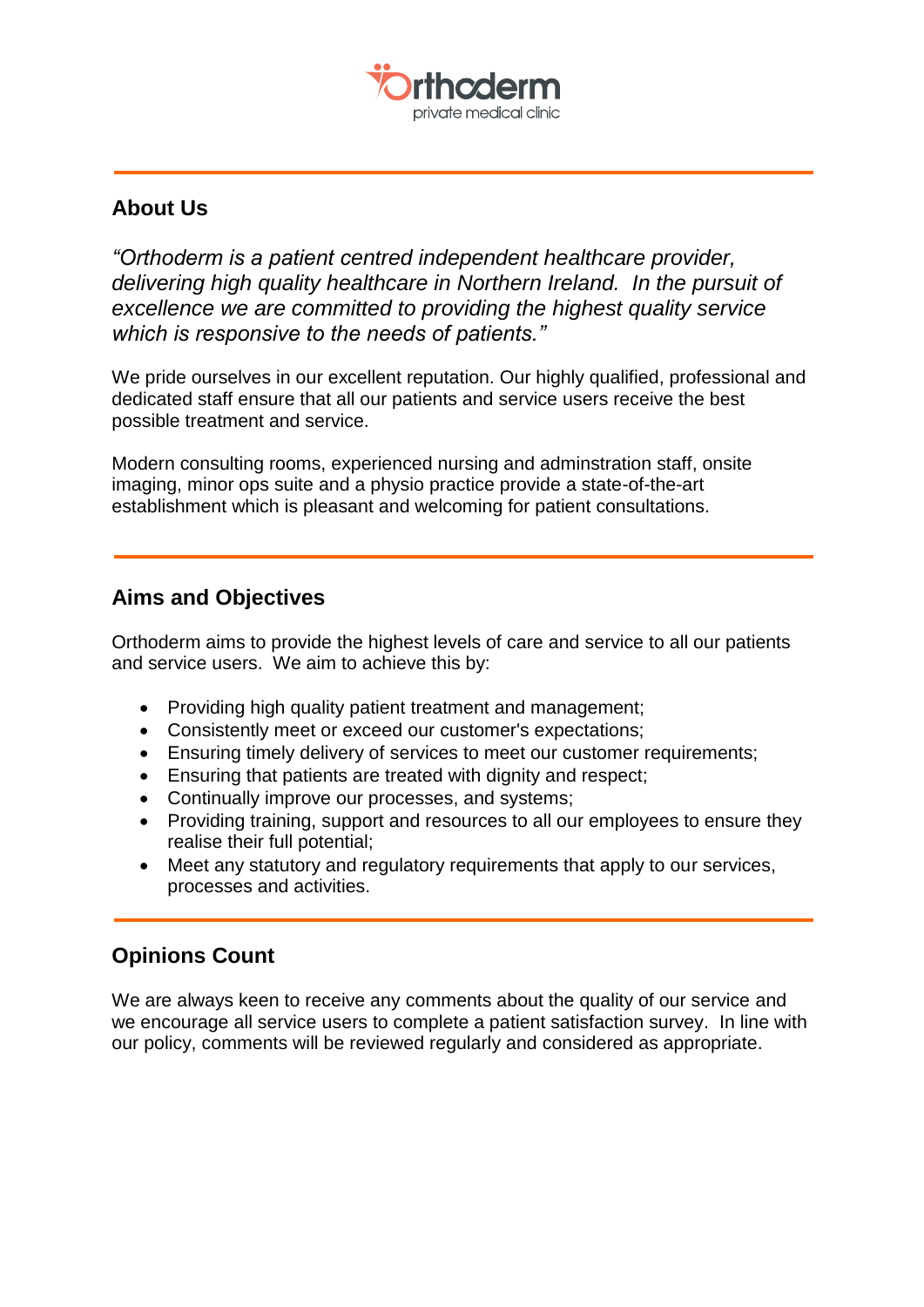

## **Arrangements for Dealing with Complaints**

Whilst Orthoderm aims to provide patients with a first class service at all times and in all circumstances, it is recognised that there may be rare occasions where the service provided falls short of our own very high standards.

We are extremely keen that individuals make us aware of such instances at the first available opportunity, so that we can investigate the incident and put the situation right as quickly as possible. Individuals are asked in the event of any complaint to speak or write to the Practice Manager. A copy of our Complaints Procedure can be requested at any time. We will acknowledge complaints within 2 working days and will respond in writing within 20 working days. If there are any delays in the process the complainant will be informed.

When a complaint is investigated we will aim to:

- Find out exactly what happened and what went wrong;
- Make it possible for the complainant to discuss the problem with those concerned;
- Make sure the complainant receives an apology where appropriate;
- Identify learning from the complaint to ensure the problem does not happen again.

## **Arrangements for Respecting the Privacy and Dignity of Patients**

The privacy and dignity of patients is respected at all times. All consultations/ treatments are carried out by qualified personnel in privacy within the Clinic. Patients will be offered to be accompanied by a chaperone if undergoing an examination, particularly an intimate examination. Or, if they prefer they may be accompanied by a relative or friend. Records of all consultations and treatments are kept in the patient's notes. The Clinic has a policy of patient confidentiality and all information and records are kept securely.

### **Concerns about Treatment or Care**

No treatment or procedure will be undertaken without a full explanation given of all that is involved, including any risks involved or alternatives. If at any time an individual has concerns, questions or requires further information regarding their treatment or care, they should not hesitate to ask.

If requested, we will provide patient information in alternative formats.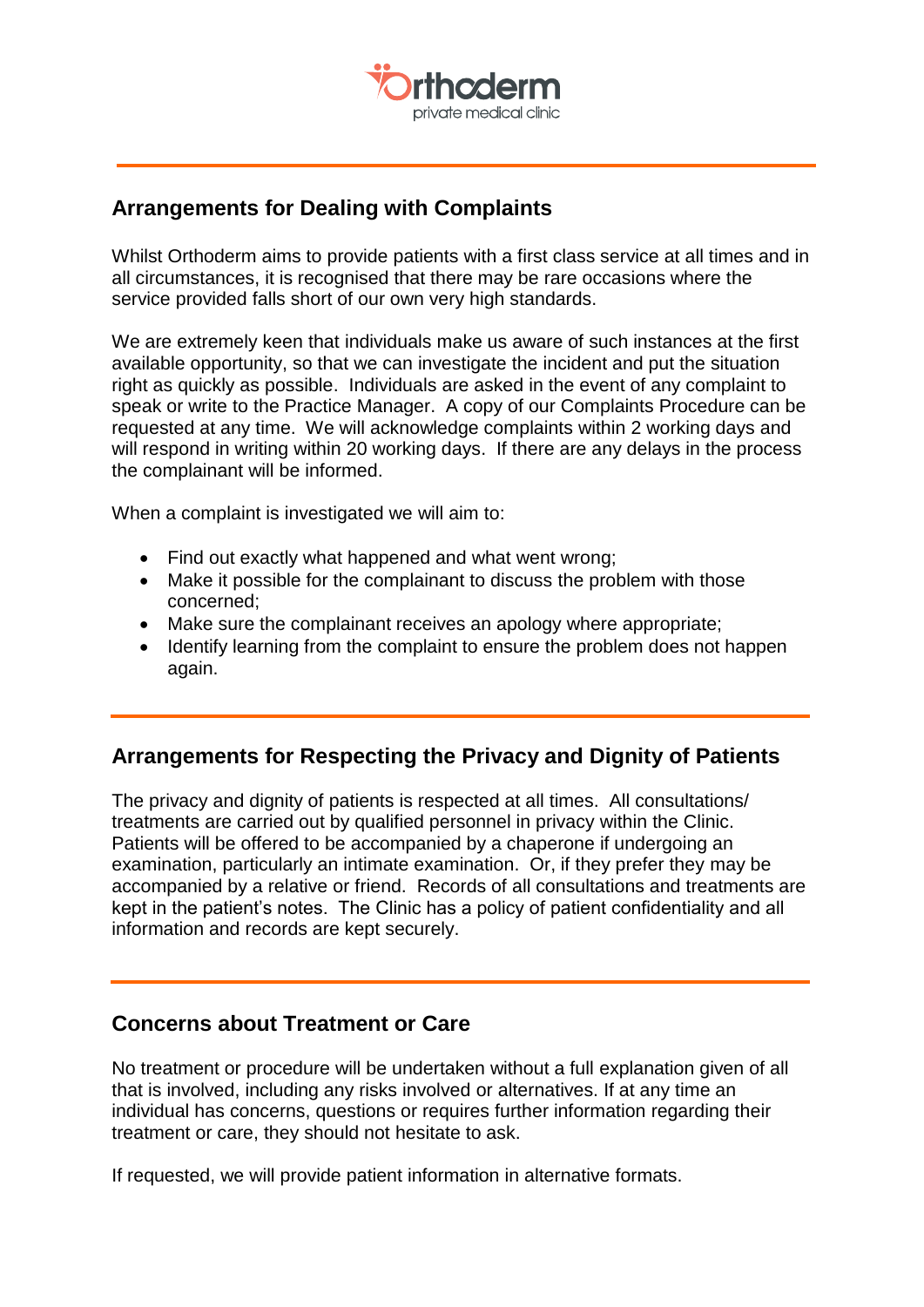

## **Disability Compliance**

Our theatre and consultation rooms are based on the ground floor and so are suitable for the majority of service users. Disabled parking is available at the front of our building.

## **Methods of Payment**

There are a number of ways to pay for treatment.

#### **Insured Patients**

Orthoderm is registered with all the main healthcare insurers. It is important, however, that individuals contact their insurance company before commencing with any consultation or treatment. A pre-authorisation reference for any proposed treatment must be obtained. Insurance companies will advise if there is an excess in the individual's policy, which the individual will be responsible for paying.

Consultants are self-employed practitioners and will raise and forward their invoices separately.

Any queries regarding clinic invoices are dealt with by the Accounts Department within Orthoderm. Individual Consultants or their secretaries will deal with any queries regarding their invoices.

#### **Self Paying**

On request, Orthoderm will be able to provide an approximate cost for any treatment or procedure. The charges invoiced by the clinic are in addition to the Consultant's fees - they will be able to provide advice regarding this.

If an individual is attending physiotherapy sessions with Room One, they may pay for their treatment by cheque, cash or debit card.

Any queries regarding clinic invoices are dealt with by the Accounts Department within Orthoderm. Consultants or their secretaries will deal with any queries regarding their invoices.

#### **Fixed Price Surgery**

Fixed price surgery is a payment option designed for those patients who wish to selffund their procedure, which guarantees the cost of treatment. Fixed price surgery packages are offered for a number of surgical procedures. The fee includes the clinic charges and those of the Consultant Surgeon, which are paid directly to them by the Clinic.